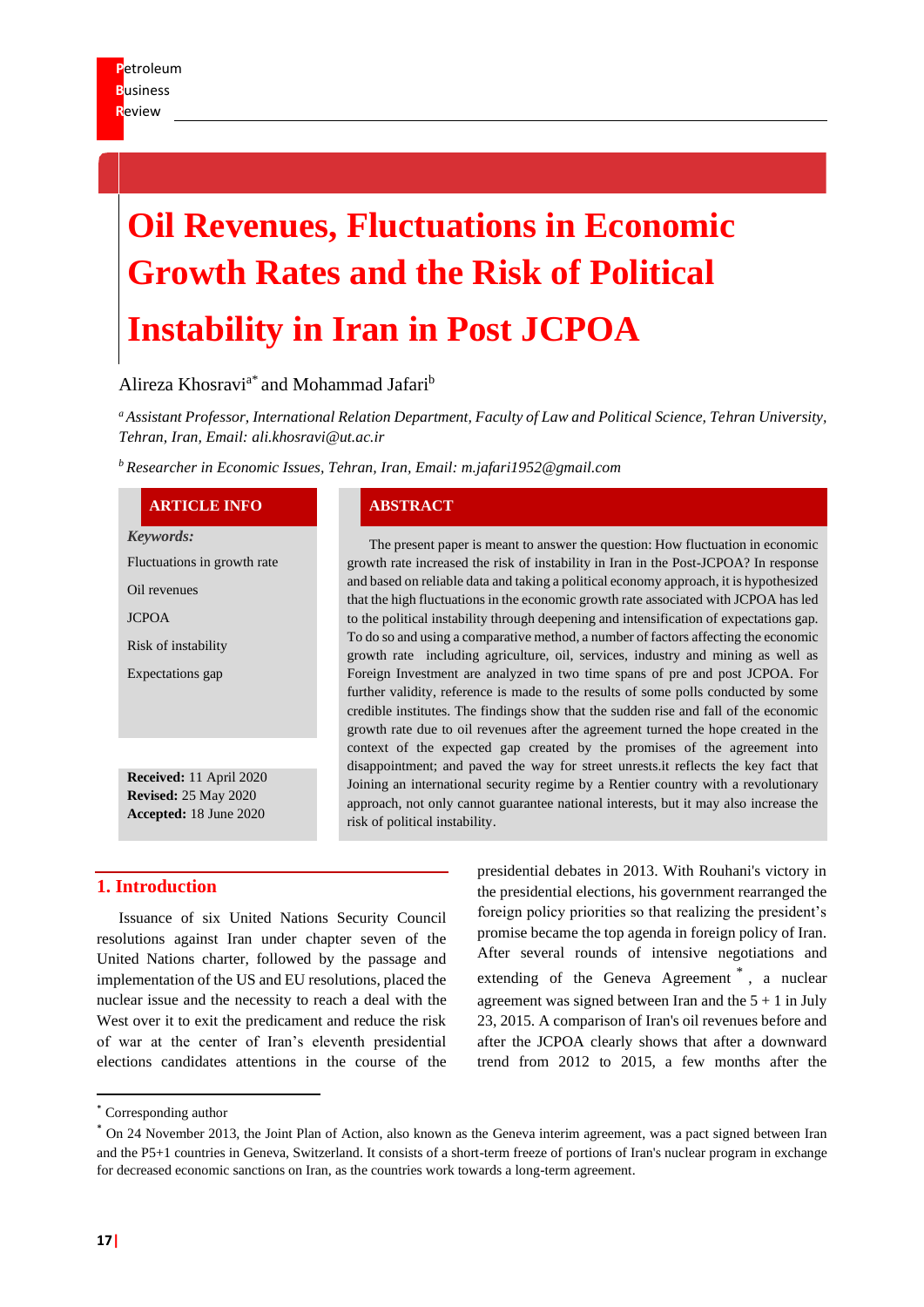implementation of JCPOA, we witnessed a significant increase in oil revenues through increased exports (despite a decline in the price).

|                                                               | 2012  | 2013   | 2014  | 2015 | 2016  | 2017  |
|---------------------------------------------------------------|-------|--------|-------|------|-------|-------|
| Oil and<br>condensate<br><b>revenues</b> (billion<br>dollars) | 68/6  | 64/3   | 55/45 | 31/8 | 55/7  | 65/8  |
| <b>Brent Price</b><br>(Dollar)                                | 111/7 | 108/69 | 99/54 | 53/6 | 45/13 | 54/74 |
| <b>Crude oil</b><br>exports (million<br>barrels per day)      | 1/21  | 1/2    | 1/92  | 1/92 | 1/92  | 2/125 |

**Table 1.** Iran's annual oil revenues before and after the JCPOA.

Source: Researchers' calculations from Data obtained from Central Bank of Iran (CBI.ir)

As Table 1 shows Iran's oil revenue has fallen by about 25 percent in the spring of 2012, and as a result, overall economic growth experienced a negative 6.7 percent growth in the year. And this trend continued until the JCPOA was signed. From this time onward, the economic growth rate began to experience a positive trend and in particular after the implementation of the deal in the winter 2015, oil sector growth reached around 40% and economic growth 15% in summer 2016.

Soon after, while about \$ 22 billion (ISNA, 2017) of Iran's blocked money was returned and the amount of oil sales increased from about one million barrels in 2015 to two million barrels at the end of 2016 and to two million

and three hundred thousand barrels in 2017; the country experienced an exponential increase in insecurity cases which mostly was manifested in union and syndicate protests.

A few months later, after Donald Trump took office in the United States and repeatedly threatened to withdraw from the nuclear deal (Bucher, 2017), the number of insecurities were increasing to December 2017 which a widespread protest overtook 160 large and small Iranian cities in that bore little similarity to the previous instabilities in the last forty years, in terms of gender participation, extent and the characteristics of the population and the individuals involved.

#### **Figure 1.** The number of insecurity incidents in Iran by the beginning of 2016.

Data source: https://www.cntsdata.com)

As shown in the chart above, the rise in insecurity incidents under Rouhani's presidency is not limited to December 2017, but there is instead, an exponential increase in such incidents - though in mild levels such as syndicate gatherings – in tandem with the rise in the earnings from JCPOA. However, December 2017 was a turning point which dissatisfactions emerged in a more dangerous form of instability such as widespread riots. Although having a mere quantitative view to these events - without attention to their quality and nature– could be misleading, but the importance of diversity in the cases of insecurity and their high number, irrespective of their quality, has its own implications for the analysis of the situation and provides a preliminary understanding. Perhaps one of the strategic implications of the December 2017 instabilities that made it a unique, is the

rise in the hope among US officials for a regime change in Iran. Trump's promise to European allies that the system will collapse in three months, as well as the US maximum pressure policy manifested in the US Secretary of State, Pompeii's twelve demands (Pompeo lecture in The Heritage Foundation, May21, 2018), and most importantly the US withdrawal from JCPOA in May 2018 (Landler, Mark, May 8, 2018) is one of the prominent indicators and the beginning of special measures that originates from the unprecedented instabilities of December 2017 in the streets of Iran.

Since then, there are a lot of ambiguities for the public about the causes of these incidences and their future as far as raising questions about the future of the political system. That's why the media, and research institutes, began presenting analyses and explanations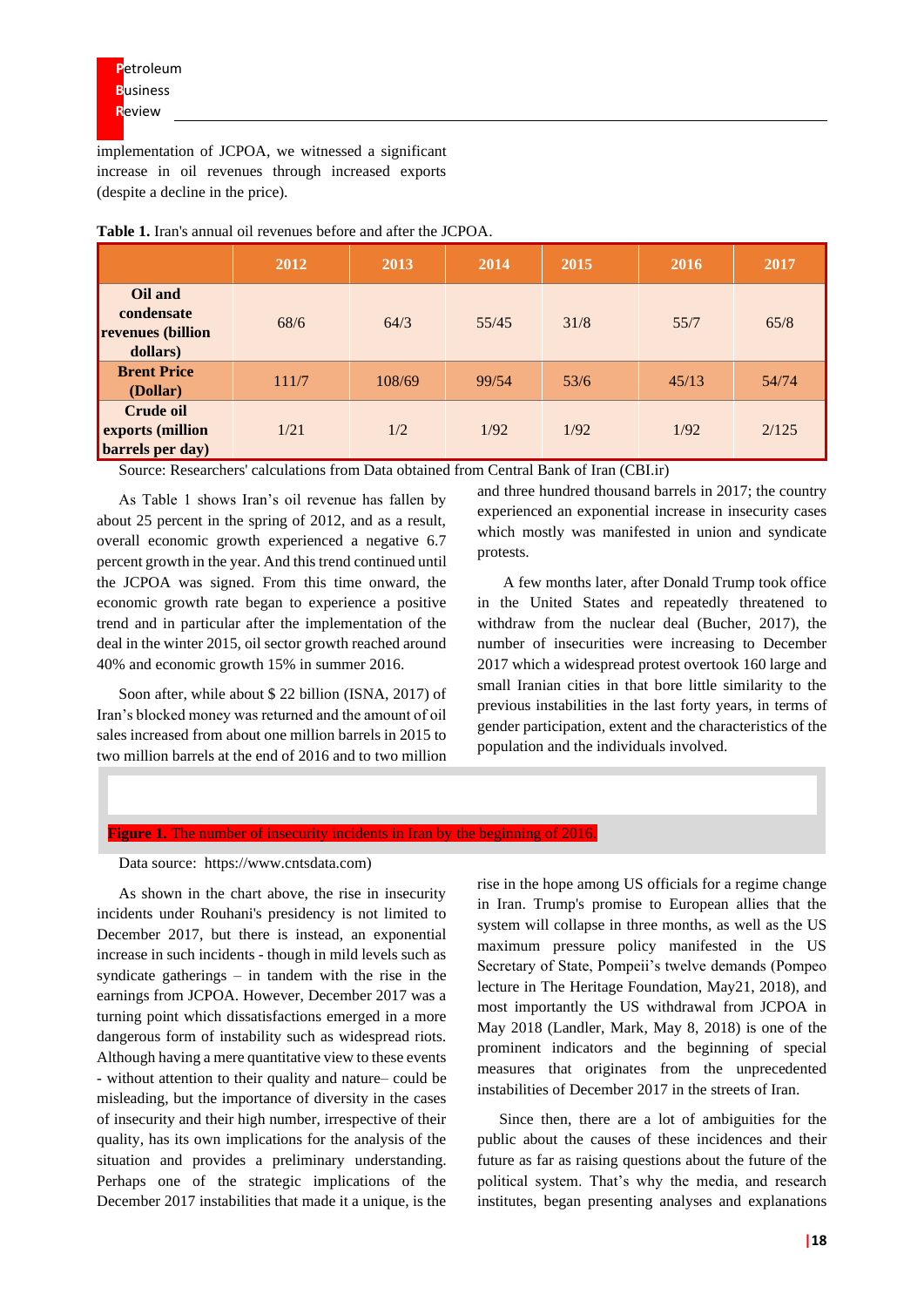

June 2020

about the causes of these incidences and the possibility of their resumption.

Some of the analyses and explanations traced the grounds and reasons of these incidences in the lack of political freedom, institutionalized corruption, systemic inefficiency, regional policies, and the religious nature of the political system, poverty and injustice. There are others who unlike the first group, attribute the protests to rumors suggesting such as the environmental tensions, droughts and fine dust problems, the issue of financial institutions and so on. some also talked about the role of intelligence services in creating unrest, some about the role of intrusive agents, and some about the role of social media such as telegram in creating unrest. Alongside these brief and mostly journalistic analyses, there were also some works that tried to analyze the reasons for the occurrence of the December 2017 instabilities using theoretical frameworks and from a scientific standpoint. Some scholars have applied Peter Eisinger's theory of political opportunity, assuming the existence of discontent and economic-based social demands in the occurrence of the December 2017 instabilities and pointing to how social discontents is transformed into social movements turning from the stage of resistance and protest to the stage of shaping a general and pervasive political crisis, have mentioned the following factors as the most important political opportunities that have formed the instabilities of December 2017 (Pour Saeed, 2016):

- Accumulation of the demands of different layers of Iranian society through the formation of equivalent chains under different governments and their failure.
- Destructive and exclusionary competition between the ruling elites and formation of the so-called factionism of the official elites
- Intensification of social-structural problems, including corruption, unemployment, social disorders and social despair
- Decline in the status, value or the significance of the institution of elections

Some analysts, while pointing out the underlying causes of the protests in society and with reference to the butterfly effect, emphasize the catalyzer or proximate causes which refer to the competing political actors and their role in breaking the atmosphere of silence and surfacing of the deep-rooted discontents (Rabie, 1397):

"Among communication theories, there is a theory called the spiral of silence according to which when people are in a state of insurrection and unrest, but feel that there is no space to reveal it, the ground is paved for their unrest when the dominant atmosphere is fractured. It is analogous to a dam, when holed or fractured a disaster and flood ensues. In December 2017, events in Mashhad broke the spiral of silence of the crowds."

These analysts, who are often supporters of present government, believe that (Rabie, 1397):

"A political current that wished, in a way, to humiliate the government and take people to streets against it, led to the break of the spiral of silence, but the joining of other cities was not what they wanted. In Mashhad itself, soon after the slogans changed, a game began that was no longer under the control of those who started it."

Now, few years after the December 2017 instabilities, and the settling of the emotions rising from multiple and diverse interpretations and analyses, in this article we have attempted to engage with the relation (not as a causative) between JCPOA as an international agreement with the incidences of political instability from a political economy perspective, more comprehensive than the mere December instabilities. Perhaps the innovation of this article lies in this challenging point that the JCPOA which has already emerged with the aim of bettering the wellbeing of the people and improving the economic indicators of the country with some considerable initial success, turned into an area for occurrence of instabilities in the country and the rise in relative instability risk.

Obviously, many of the analysis presented above can be both rejected and approved but presuming the recognition of the share of those causes in the occurrence of insecurity and unrest, none of them could explain the how or process of relations between those incidences and their causes.

The hypothesis we examine to explain for the post-JCPOA instabilities and the continuation of the internal instabilities risk, is organized as follows:

The high fluctuations in the economic growth rate associated with JCPOA increased the risk of political instability through deepening and intensification of expectations gap.

As mentioned, it should be reiterated that authors are concerned with "How" and not with "Why". In social phenomena, basically the linear and univariate approach of explaining the phenomena comes to some fundamental flaw/s. Therefore, it is emphasized that the study, together with its hypothesis, is going to deal with the "How" and neither the "Why" nor the exploration of the causes of political instability.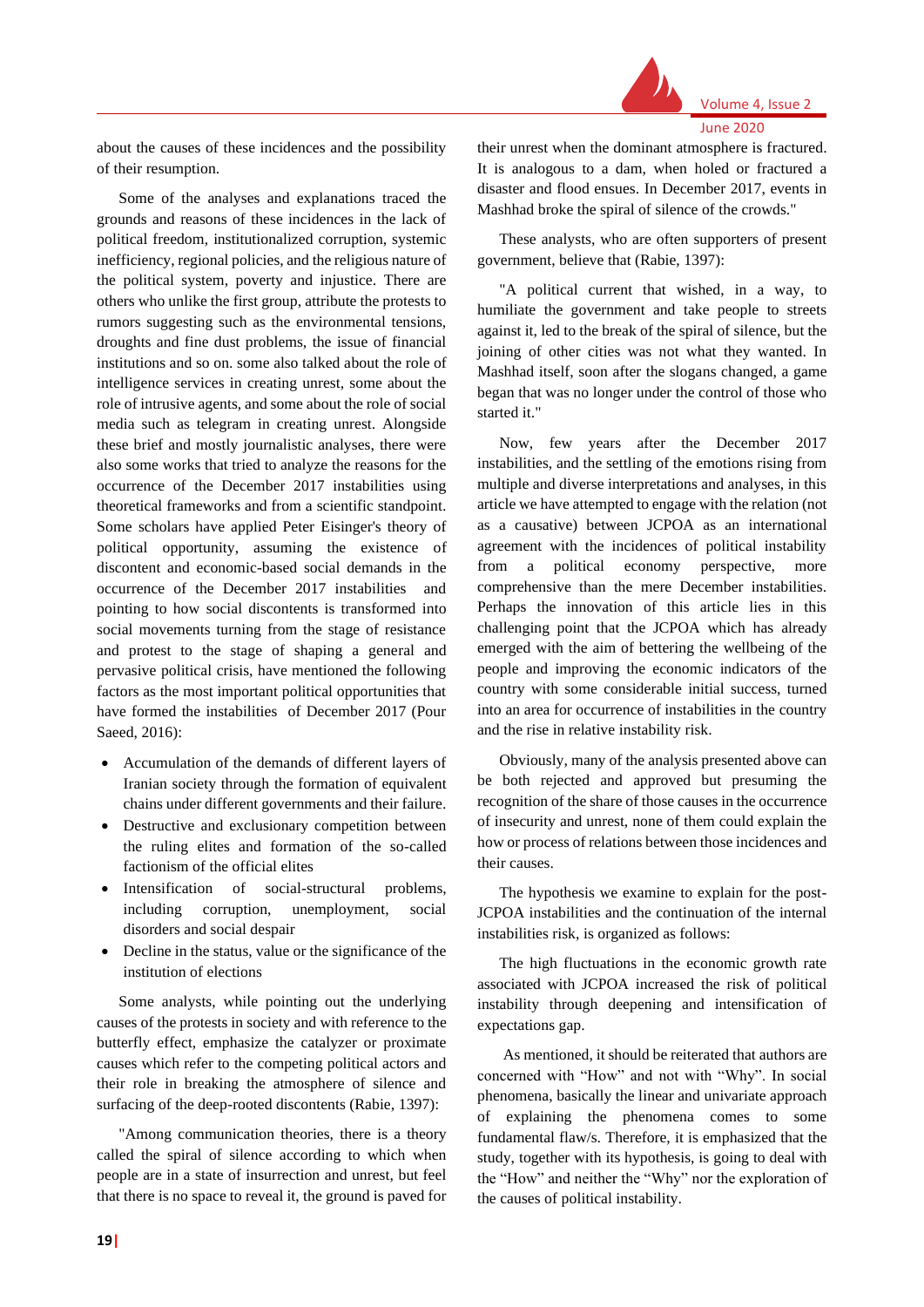**P**etroleum **B**usiness **R**eview

As a result, the comparative analysis makes the chief methodological approach of the present work. Via this method, the "Joint Comprehensive Plan of Action" or JCPOA serves as a macro event or moment and also a turning point contributing to the exacerbation of instability. What is examined by this "how" question is the sharp fluctuation in the growth rate? To explain how it has happened, the "growth rate" variable was employed, and thus, four dimensions and indicators of this concept, not narrowly, but broadly, as a thick signifier, and based on some reliable data, were compared in two pre-JCPOA and post-JCPOS. In comparative analysis method, it is important to calculate measurable criteria and indicators to compare two phenomena or a phenomenon in two time periods in order to find similarities and differences .of course after on (similarities and differences) one might ask why, which is not the subject of this article, but a critical question for future research.

 On the other hand, to complete the process of "HOW" process, or how it is linked to the political stability, the theory of the relative deprivation and the index of despair (as the principles underlying this theory) were applied. That is to say, the sharp fluctuations in economic growth around the macro-event of JCPOA increased the risk of political instability in the society through the mechanism of relative deprivation of the social classes and their increasing disappointment about the enjoyment of the tangible benefits invoked by promises of officials. Thereby, once more it is announced that this paper is not going to explain "Why" or explore the causes, yet, it is to deal with the "How" question. This manner (how) contributes to the macro event of JCPOA.

## **2. Theoretical Framework**

"Political stability" refers to the balance between "popular demands" on the one hand and "government functions" on the other hand. In other words, within any society, if the ruling political system is able to respond to the diverse demands of the people and the system is consistent with the beliefs and ideologies of the society and is approved by that society, the system will be stable. Thus, if government efficiency declines for any reason, or if national belief rejects the ruling model, discontent is likely to arise. If this discontent expands and deepens, it deteriorates the political legitimacy of the system and eventually leads to protests which are the manifestation of political instability .According to David Sanders,

political stability refers to the relative lack of some kind of destabilizing political event that occurs as a change or challenge in any dimension of the political system (Sanders, 2001: 1).The unstable political situation is also a situation in which the influence or interaction within and between elements of the political system is unpredictable or indefinable (Sanders, 2001: 119). Political instability is measured by the degree of aggressive behavior of the individual or group within the political system against other individuals, groups and formal or semi- formal institutions affiliated with the government. Political instability involves the instability of established political power, the volatility and rapid shifting of the positions of political actors, and steady transformation of policies. This situation occurs when the established power, ruling groups and actors and current policies are constantly subject to intense pressure and aggression by rival forces (Azimi Dolatabadi, 2008: 68). Political instability can have a variety of dimensions including: syndicate protests and gatherings, antigovernment demonstrations, general strikes, guerrilla war or riots, independence and secessionist movements, chaos, political assassination, political cleansing, government crises, public or revolutionary movement, Civil War and Coup (Banks, 2017).

Different views and theories have been put forward as the causes of political instability and each of the different aspects of it which will be discussed in the following section from the perspective of developmental political economy (Patrick, 2006).

Although there is some consensus among development theorists on the macro-development goals including economic growth, equality, stability, democracy, and independence; there are diverging viewpoints about how to achieve them and more precisely the relationship between these goals. These viewpoints can be divided to three paradigms. The first paradigm is based on the intrinsic compatibility of development goals, the second paradigm is based on irreconcilable inconsistencies, and the third is based on the necessity to end these inconsistencies (Huntington, 2011). The intrinsic compatibility of development goals paradigm is based on the assumption that achieving one development goal spontaneously reinforces other development goals. The following table illustrates the distinction between the three theories regarding the focal point of other development goals (adapted from Huntington, 1987).

**Table 2.** Intrinsic coordination theories between development Goals (adapted from huntington, 1987).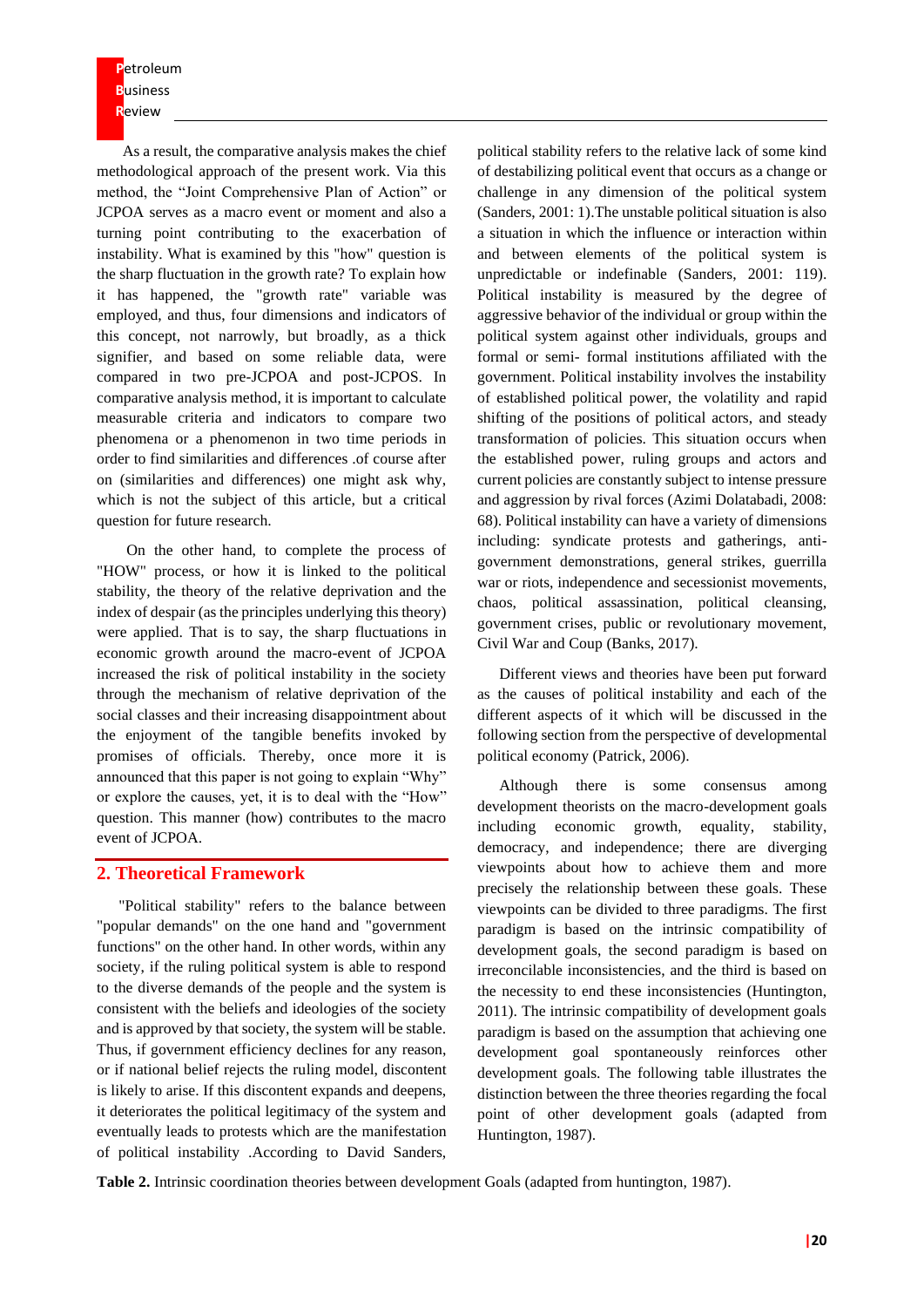|                                   |                                         | Volume 4, Issue 2          |
|-----------------------------------|-----------------------------------------|----------------------------|
|                                   |                                         | <b>June 2020</b>           |
| theories                          | <b>Base Development Goal</b>            | <b>Nature of base goal</b> |
| Liberal development goal          | Economic growth (wealth)<br>production) | economic                   |
| <b>Traditional Marxist theory</b> | Equity and socialism                    | economic                   |
| <b>Dependence theory</b>          | independence                            | economic                   |

In contrast to the above paradigm, stands the paradigm of inherent conflict of development goals. According to this paradigm, not only some development goals do not provide the driving motive for other goals, but they are essentially in conflict with them. In particular, the emphasis is on the relationship between economic growth with other development goals, particularly political inequality and instability.

While liberal development models have emphasized the congruence of poverty or low rates of economic growth with political instability, for the inherent conflict paradigm researchers, the focal point is the relationship between economic growth and political stability (Olson, 1963).

But whether economic growth is the cause of political instability or one of the major contributing factors to the risk of political instability is disputed. Some theorists point to the Rete / Level paradox in explaining the contradictory relationship between economic growth and political stability in which a high level of variable A can lead to a high level of variable B, but a high rate of A does not necessarily lead to a high rate of B and can rather be accompanied by no increase or even negative rate of variable B (Huntington, 1987: 89). Accordingly, high levels of economic growth may have a direct relationship with high levels of other development goals such as stability and equity, but the relationship between high growth rates and other development goals does not necessarily follow such an equation (Marshal, 1930).

What we adopted in this paper to write a hypothesis, is neither to equate economic growth with instability nor, even as Huntington describes, using the rate / level paradox, but to explain the relationship between high fluctuations of growth rate with internal instability. On the other hand, the high fluctuations can depend on different causes or conditions. Since we have so far approached examination of the instabilities that culminated in the December 2017 incidents and the continuing risk of high political instability in Iran from the perspective of political economy, the only issue over which there is a consensus and falls in this timeframe is JCPOA. Therefore, we have focused on this turning point. However, in order to elucidate the relationship between Instability and fluctuations of economic growth rate and political instability or to explain the mechanism of the above-mentioned relationship, we need to use other complementary theories. In our view, Robert Gurr's view of relative deprivation still better explains this relationship.

Ted Robert Gurr attributes all violent behavior to relative deprivation. This theory can be divided into two parts: (a) how the relative deprivation is formed in the minds of individuals and the resources of deprivation; and (b) how the created deprivation is unfolding in the form of collective political violence influenced by social variables (Sam Daliri, 2003:815). Although the power of government force, institutionalization, legitimacy, and structural and social facilitation all have a significant effect on the level of internal insecurity, relative deprivation is the only important and effective factor. Feyerabend also believes that social frustration defined as the ratio of the formation of demands to their satisfaction is a major source of all violent and insecure political behavior. Feyerabend concludes that although government pressure, high levels of economic and social change, and a lack of modernization are among the major contributors to political violence and domestic insecurity, but social frustration is the most immediate and important source of violence or insecurity. In the gap hypothesis, Huntington believes that the gap between people's expectations of social change and the economic and political resources of the state to meet expectations and aspirations, determines the level of domestic insecurity. In political violence after the formation of relative deprivation and dissatisfaction, if political rulers are known by people as the cause of deprivation, the mass violence takes on a political form and aggression resulting from frustration focuses on inflicting damage to the source of deprivation. (Sam Daliri, 2003: 817). The kind of political violence that emerges is another issue which in Ted Robert's theory depends on the extent of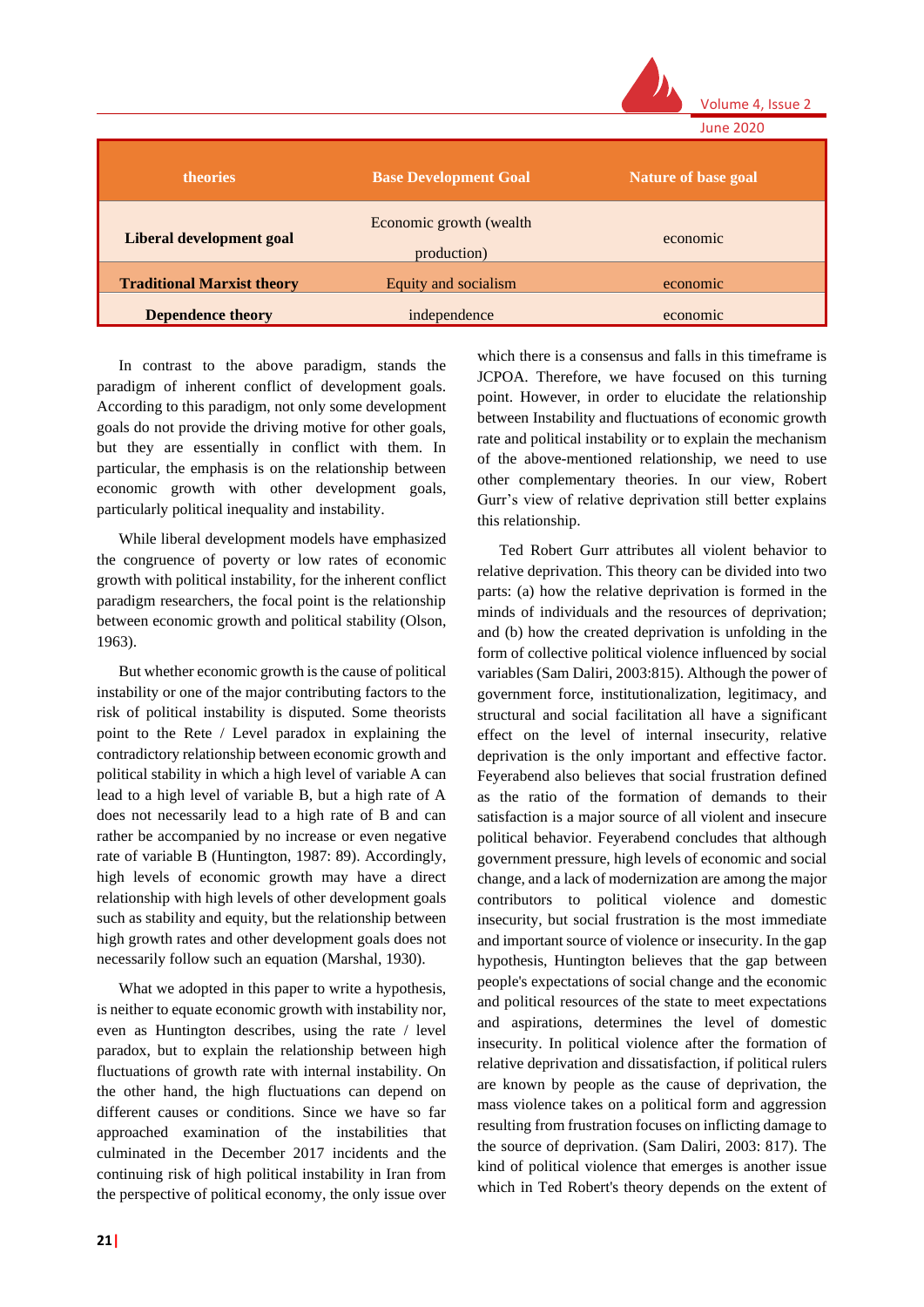the potential for political violence, the degree of institutional support of the regime or the opposition, and the extent of the regime or opposition's control over coercive force (Gurr, 1998, p.459).

From theories of relative deprivation, it can be deduced that any factor that gives rise to expectations for a better life for the people, without providing the means necessary to meet those expectations, can lead to political instability. On the other hand, based on developmental theories, it focuses on the conflicting development goals, in particular economic growth and political instability.

The economic growth of a rentier state depends on a variety of variables, such as: the structural and functional effects of oil revenues, excessive expansion of government spending and fiscal policy instability, high and volatile money growth rate, government's determination of interest rate, real currency rate decline, technology development and foreign policy (Nili et al., 2008). But what we have emphasized in this paper's hypothesis is not the rejection of these factors, but rather finding the powerful variable its entrance in the period between December 2013 and December 2016 and even later, played the most important role in activation of these factors.

It seems that what is relevant in this paper (2013- 2016) is the JCPOA that will be addressed in the next section with a comparative approach, relying on statistics and information on its impact on the determinants of economic growth in two different time frames of before and after the JCPOA.

## **3. JCPOA and Economic Growth Rate**

In simple terms, economic growth is the increase in a country's output in a given year compared to the base year. At the macroeconomic level, economic growth is the growth in the Gross National Product (GNP) or Gross Domestic Product (GDP) in the year under review relative to its value in a base year (Callen, 2008). The reason that the base year prices are used to calculate economic growth is that the calculated increase in GDP results from an increase in output and the effect of rising prices (inflation) is eliminated (Mohammadi, 1998: 27). Gross domestic product can be calculated in three ways: 1) production or value-added method 2) expenditure or expense method 3) income method (calculation based on income). It is usually difficult to calculate GDP based on the method of income because of the inaccuracy of the income of different sectors and therefore either the value-added method or the expenditure method are used instead to calculate national income (De Gregorio, J,1992). In order to calculate the GDP by value-added method, the economy is divided into four sub-sectors including agriculture, oil, industry and mining and services sector (Branson, 1999: 48). According to the principle of equality of GDP (value added) and total expenditures during the module, instead of calculating the value-added method, the expense method can be used. In the expenditure method, we have three sectors of consumption (private and public), value added of industries and mines (private and public) and net exports. Thus, the volatilities in economic growth depend on the amount of value-added changes in each of these four sectors. The following table shows share of each of four sectors in Iran's GDP in 2017.

**Table 3.** The Share of Different Sectors of Economy in Iran's GDP in 2017 (Percent).

| Total | Service | <b>Agriculture</b> | <b>Mining and</b><br>industry |      |
|-------|---------|--------------------|-------------------------------|------|
| 100   | 49/5    | IJЕ                | 22/5                          | 21/5 |

Source: data from central bank of Iran (CBI.ir)

It should be noted that the total Rial value of the GDP at constant prices in 2017 was 6940 billion.

| <b>Table 4.</b> Gross domestic product at constant prices in 2111(oil and non-oil) - amounts in parentheses shows the |  |
|-----------------------------------------------------------------------------------------------------------------------|--|
| annual growth (thousand billion Tomans).                                                                              |  |

| year | <b>Excluding oil</b> | <b>Including oil</b> |
|------|----------------------|----------------------|
| 2012 | $(-0.9)493$          | $(-6.8) 563$         |
| 2013 | $(-1.1)501$          | $(-1.9)$ 585         |
| 2014 | (3.0)516             | (3.2)604             |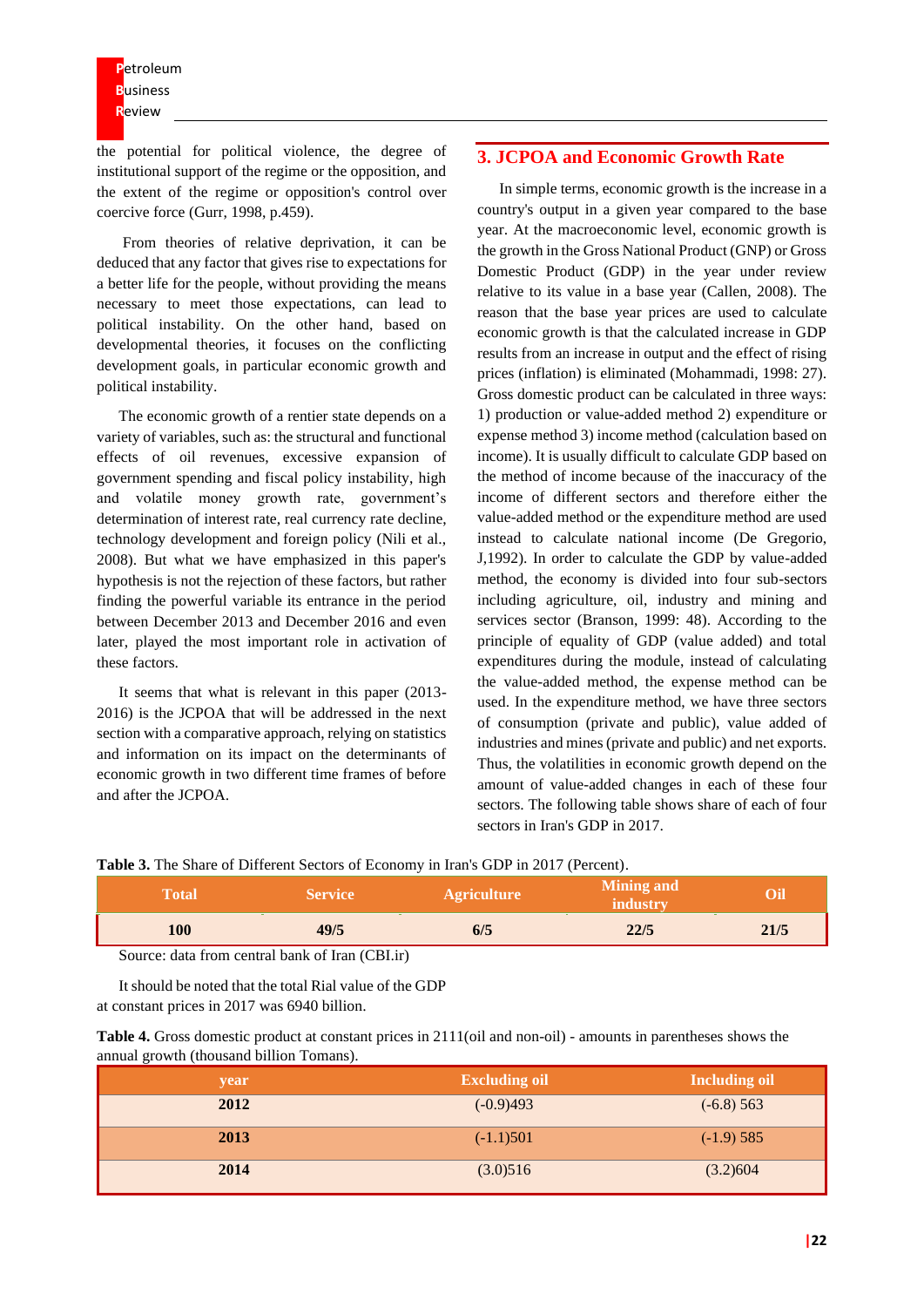

|      |                      | <b>June 2020</b>     |
|------|----------------------|----------------------|
| year | <b>Excluding oil</b> | <b>Including oil</b> |
| 2015 | $(-3.1)500$          | $(-1.6)594$          |
| 2016 | (3.3)516             | (12.5)669            |
| 2017 | (4.6)540             | (3.7)694             |
| 2018 | $(-2.4)527$          | $(-4.9)660$          |

Source: data from central bank of Iran (CBI.ir)

In Iran, oil is one of the most important products that play a major role in GDP, especially in export production. Although taxes and other factors also play an important role in the national production index, but due to the high share of oil in the general budget of the country (about 40%), this sector is very important and at the same time it is considered as the Achilles heel of the budget. This is because any volatility in this important variable will cause fluctuations in GDP and per capita income.

As mentioned, the most important factors affecting the economic growth rate include the growth rates of industry, oil, agriculture and services. The factor affecting economic growth by the method of calculating total cost is also considered, but since the rate of capital formation, or investment, is the most important factor in the growth rate volatilities in this method, it is also examined here. On the other hand, to establish the relationship between these indicators in two periods before and after the JCPOA with the expectation gap variable, the status of welfare and sustainable livelihood indices that somehow represent these expectations and the expected widening of the gap should be analyzed. To this end, we will refer to the International Index of Logatome's Quality and Economic Welfare, as well as the Gini coefficient that addresses the class gap in society. In addition, occupation status in the pre- and post-JCPOA periods is also evaluated as a complementary index.

# **3.1. Investigating the Growth Trend of the Oil Sector Index and GDP**

Analyzing the Problem Based on Revealed Facts in Iran Economy Iran is among the most important countries regarding the endowment of natural resources. According to the OPEC the country owns about 10.6 percent (2012) of the global oil reserves. Before the introduction of the recent sanctions by the US and the EU, oil accounted for 80 per-cent of the Iranian exports and up to 60 percent of fiscal revenues. Similar shares can be observed for the GCC countries. Table 5 for some macroeconomic characteristics in different periods of the development. (dreger & rahmani,2016).

|           | <b>Iran</b> |           |         | <b>Gulf coopereation countries</b> |           |         |
|-----------|-------------|-----------|---------|------------------------------------|-----------|---------|
|           | <b>GPD</b>  | Inflation | Oil     | <b>GPD</b>                         | Inflation | Oil     |
| 1965-1971 | 11.4        | 1.9       | 21.4    |                                    |           |         |
| 1972-1979 | 3.7         | 13.4      | 14.2    |                                    |           |         |
| 1980-1988 | 1.4         | 19.7      | $-17.3$ | $-2.6$                             | 1.7       | $-21.7$ |
| 1989-1996 | 6.1         | 25.7      | 31.7    | 4.4                                | 2.9       | 4.9     |
| 1997-2004 | 5.1         | 15.5      | 20.7    | 4.5                                | 1.7       | 9.6     |
| 2005-2012 | 3.4         | 18.5      | $-6.9$  | 5.4                                | 4.7       | 6.4     |

**Table5.** Macroeconomic characteristics in different periods of the development.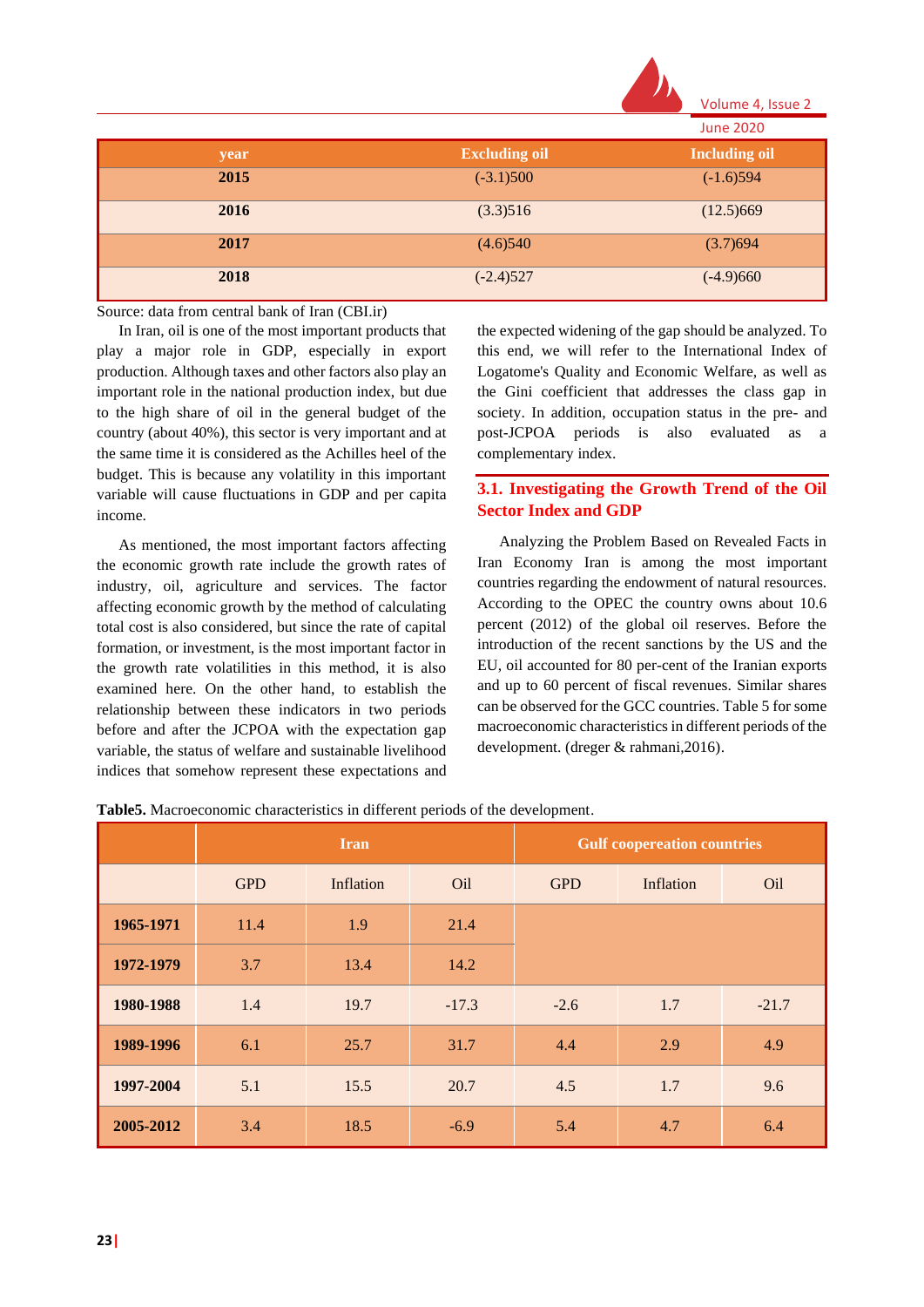**P**etroleum **B**usiness **R**eview

With the beginning of the Central Bank sanction and the European action in boycotting the purchase of Iranian oil in late 2011 and early 2012, the country's crude oil production was significantly reduced, reaching 2/85 million barrels per day in September 2015. After the agreement on Iran's nuclear negotiations with so-called 8+1 countries, the oil industry, especially oil production and exports, increased significantly, and Iran was able to significantly regain its lost production. In crude oil exports, in post JCPOA period, the oil industry had a good opportunity and managed to increase oil exports.

It should be noted that, Iran exported more than 2 million barrels per day of crude oil and gas condensate to various destinations before the withdrawal of the United States from JCPOA and the re-imposing oil sanctions (November 2018). After the withdrawal of the United States from JCPOA and the announcement of new sanctions against our oil industry, the oil production and exports decreased. The range of forecasts for decreasing Iran's crude oil exports after the imposition of sanctions varies from 200,000 barrels to one million barrels per day. The main reason for decreasing the crude oil and gas condensate production is the lack of export capacity due to US sanctions.

As the data in Figure 1 illustrates, Iran's crude oil exports in August 2020 were less than 300 barrels per day, of which about 200,000 barrels were purchased by China and the rest were sold to other customers through unconventional methods. Given that Iran's oil export is subject to US sanctions, most of Iran's oil was exported to China before the Corona Virus outbreak, so that in 2019, an average of about 250,000 barrels per day has been exported to China (as the main customer). Therefore, as long as the oil sanctions are in place, with the partial elimination of the effects of the Corona virus pandemics, it is not possible to expect more exports than this  $level<sup>1</sup>$ .

| (average daily volumes, in barrels per day)                                  |          |                                                        |                                            |                                                     |                                                      |  |  |
|------------------------------------------------------------------------------|----------|--------------------------------------------------------|--------------------------------------------|-----------------------------------------------------|------------------------------------------------------|--|--|
| <b>Country/Bloc</b>                                                          | 2011     | <b>JPA</b> period<br><b>Average</b><br>$(2014 - 2016)$ | At U.S<br><b>JCPOA Exite</b><br>(Maye '18) | <b>At SRE</b><br><b>Determination</b><br>(Oct. '18) | <b>May 2020</b><br>(post-SRE<br><b>Termination</b> ) |  |  |
| <b>European</b><br><b>Union</b><br>(Particularly<br>Italy, Spain,<br>Greece) | 600.000  | negligible                                             | $520.000 +$                                | 100.000                                             | $\overline{0}$                                       |  |  |
| <b>China</b>                                                                 | 550.000  | 410.000                                                | 700.000                                    | 838.000                                             | 130.000                                              |  |  |
| <b>Japan</b>                                                                 | 325.000  | 190.000                                                | 133.000                                    | $\Omega$                                            | $\theta$                                             |  |  |
| India                                                                        | 320.000  | 190.000                                                | 620.000                                    | 354,000                                             | $\Omega$                                             |  |  |
| <b>South Korea</b>                                                           | 230,000  | 130,000                                                | 100.000                                    | $\theta$                                            | $\Omega$                                             |  |  |
| <b>Turkey</b>                                                                | 200,000  | 120.000                                                | 200,000                                    | 161,000                                             | $\theta$                                             |  |  |
| <b>South Africa</b>                                                          | 80.000   | negligible                                             | negligible                                 | $\mathbf{0}$                                        | $\mathbf{0}$                                         |  |  |
| <b>Other Asia</b><br>(Malaysia, Sri<br>Lanka,<br>Indonesia)                  | 90,000   | negligible                                             | negligible                                 |                                                     | $\theta$                                             |  |  |
| <b>Taiwan</b>                                                                | 35.000   | 10.000                                                 | 67.000                                     | $\Omega$                                            | $\mathbf{0}$                                         |  |  |
| <b>Singapore</b>                                                             | 20.000   | negligible                                             | negligible                                 | 33.000                                              | $\theta$                                             |  |  |
| <b>Syria</b>                                                                 | $\theta$ | negligible                                             | 33,000                                     | 96.000                                              | $\Omega$                                             |  |  |
| Other/unknown<br>(Iraq and UAE<br>swaps, other                               | 55,000   | negligible                                             | 100.000                                    | 21.000                                              | 97.000                                               |  |  |
| Total (mbd)                                                                  | 2.5      | 1.06                                                   | 2.45                                       | 1.60                                                | 0,227                                                |  |  |

**Table 6.** Iran crude oil sales (pre& post JCPOA).

Source: congressional research service (July23, 2020)

significant decline in global oil demand, which this article does not cover the effects of this phenomenon .

<sup>&</sup>lt;sup>1</sup> In addition to the impact of US sanctions on reducing Iran's crude oil production and exports, the widespread outbreak of the Corona virus in most parts of the world has led to a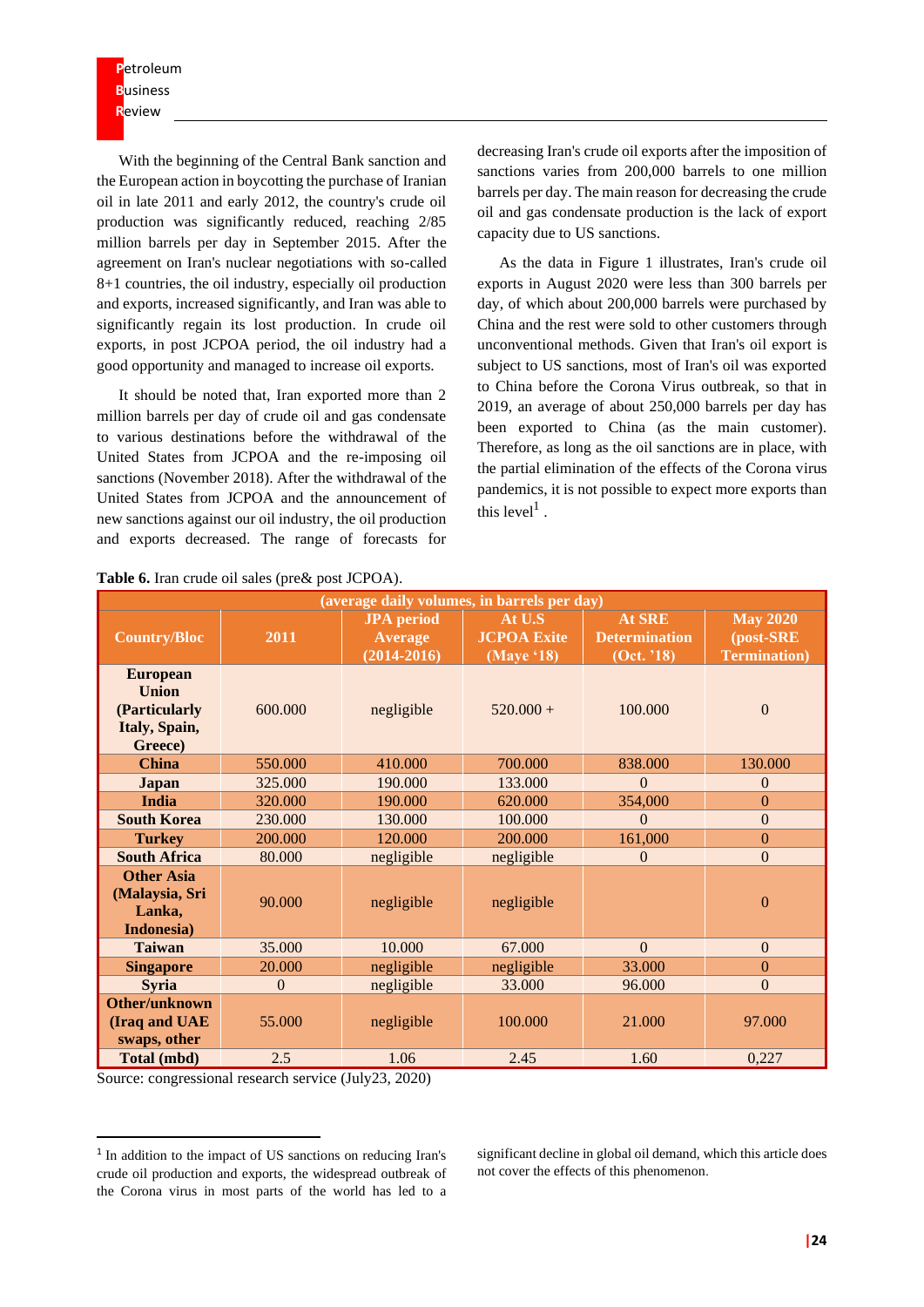

June 2020

Along with other political and economic motivations of United states, paving the way for the US oil market to enter into the global oil market can be regarded as one of the important motivations of the US government in the violating the JCPOA. Increasing energy production with shale oil and gas motivation is one of the main energy policies of the Republicans in line with the US energy independence project.

As shown in chart 2, the United States has experienced the largest increase in oil production, both during the 2011 sanctions period and after this country's withdrawal from the JCPOA. Following the one-way withdrawal of the United States from the JCPOA agreement in 2018, the country has increased its oil production by more than 3 million barrels per day to an unprecedented level of 13.26 million barrels per day. The United States is currently the world's largest oil producer, after Saudi Arabia and Russia. Oil production in Russia and Saudi Arabia in 2019 compared to 2018 has changed 240 and 200 thousand barrels per day, respectively. One of the main reasons for limiting oil production of these two countries during this period was their relative obligation to the OPEC Plus oil agreement to manage the oil market. Another issue that can be mentioned to explain this trend is the limitation of the production capacity of these two countries to higher production ceilings. The US has gained the most benefits from the Iranian oil removal from global markets, and due to OPEC restrictions, Saudi Arabia and Russia have experienced a little but not a significant increase in their oil production.



**Figure 2.** Iran oil production flow and the main players in this market (before and after the JCPOA).

Source: global energy statistical yearbook 2020.

Regardless of who has benefited the most from Iran's oil sanctions, an important point to note is that the business cycles (recession and prosperity) in the Iran's economy are inevitably affected by oil revenues. To better understand this phenomenon chart 3 illustrates the growth of GDP at market prices (including oil) and GDP without oil over the past decade. Two important point can be mentioned here. First, during two years of 2011 and 2018, when two rounds of US sanctions were imposed on Iran, our economic growth has been negative with and without oil revenues. The second point is that the growth of GDP, including the value added of the oil sector, has been more turbulent, which shows that the increase and decrease in the economic growth is significantly dependent on oil revenues. As a result, the economic recession and prosperity in our country is significantly dependent on the exogenous oil revenues, and this dependence has led to an increase in the vulnerability of our economy through the imposition of sanctions. According to the latest data obtained from Statistical Center of Iran, GDP at constant prices in 2010, in the first quarter of 2020 reached 1656 thousand billion Rials (including oil revenues) and 1445 thousand billion Rials (not including oil revenues), which shows a growth of -3.5 percent of GDP with oil and -1.7 percent of GDP without oil in the spring of 2020.

As the figure below shows, in 2016, optimistic expectations resulting from the implementation of JCPOA along with increased oil sales have led to a positive GDP growth this year. But the important point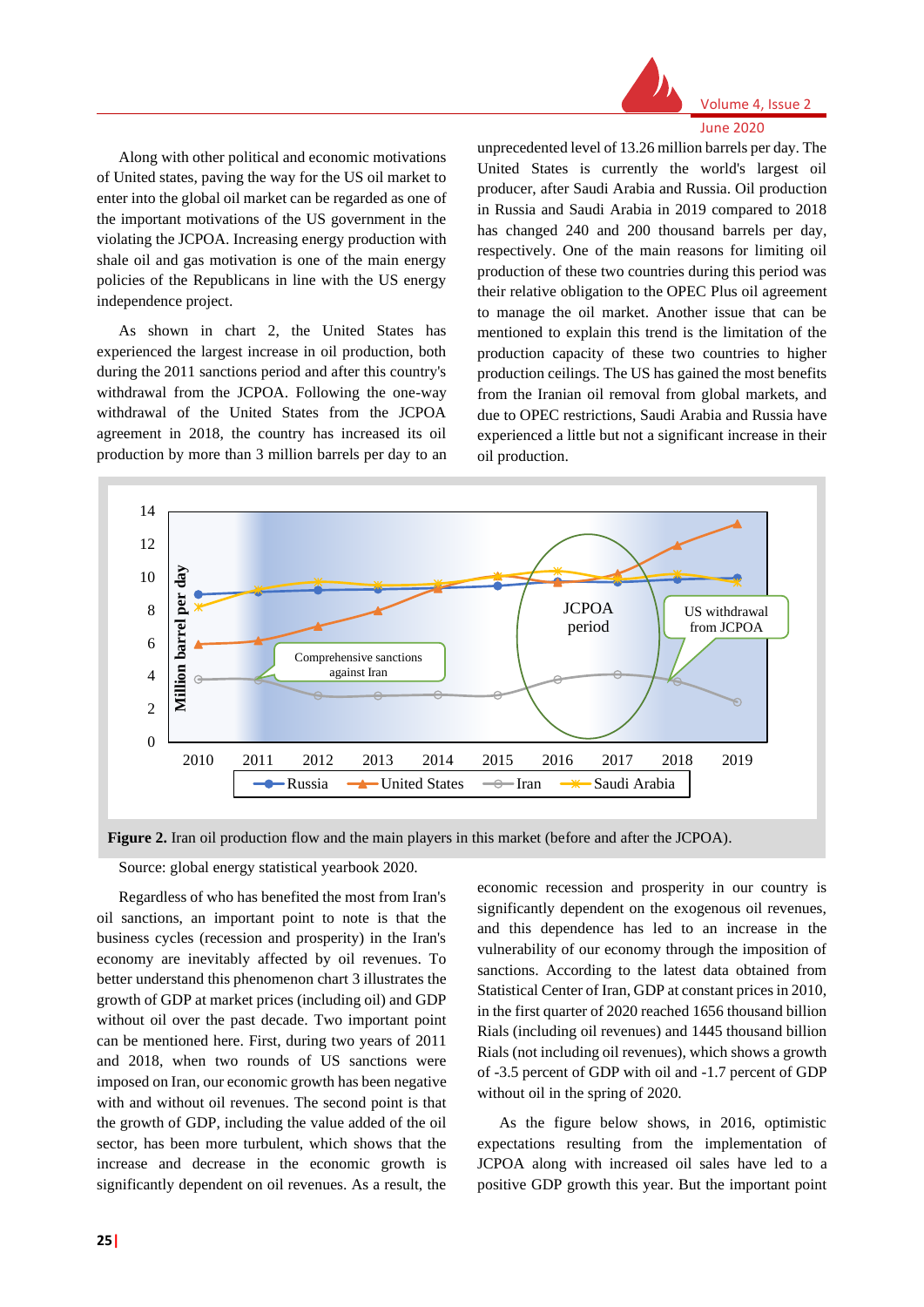is that this positive trend has not lasted and in 2017 GDP growth has become decreasing again.

But this growth will be of poor quality and short lived. Because oil dependent GDP may be positive in the first period, but because it is not continuous, it will

decline in the second period and then become negative. But rising expectations in the post-JCPOA period, which is being repeated as in 2017, by not receiving any response from real sector of the economy can lead to social riots and unrests.



**Figure 3.** The growth of GDP with and without oil revenues in Iran.

Source: data from central bank of Iran (CBI), 2020.

On the other hand, we know that almost 1.4 of GDP belongs to oil, and so the 40% growth in this sector was the most important reason for GDP growth in 2016. However, what is very important is to examine the impact of this increase in income and consequently the increase in economic growth, especially in 2016, on the

economic well-being and employment of the people, which will be addressed in the following sections. Therefore, we should see how much the one-year growth rate has been affecting the productive sectors of the economy and thereafter the expected indicators such as employment and subsistence.





Source: researchers' calculations from data obtained from central bank of Iran (CBI.ir)

Due to the high dependence of the government budget on oil revenues, if the mechanisms are not designed by the government to manage fluctuations and maintain financial discipline, the oil rent fluctuations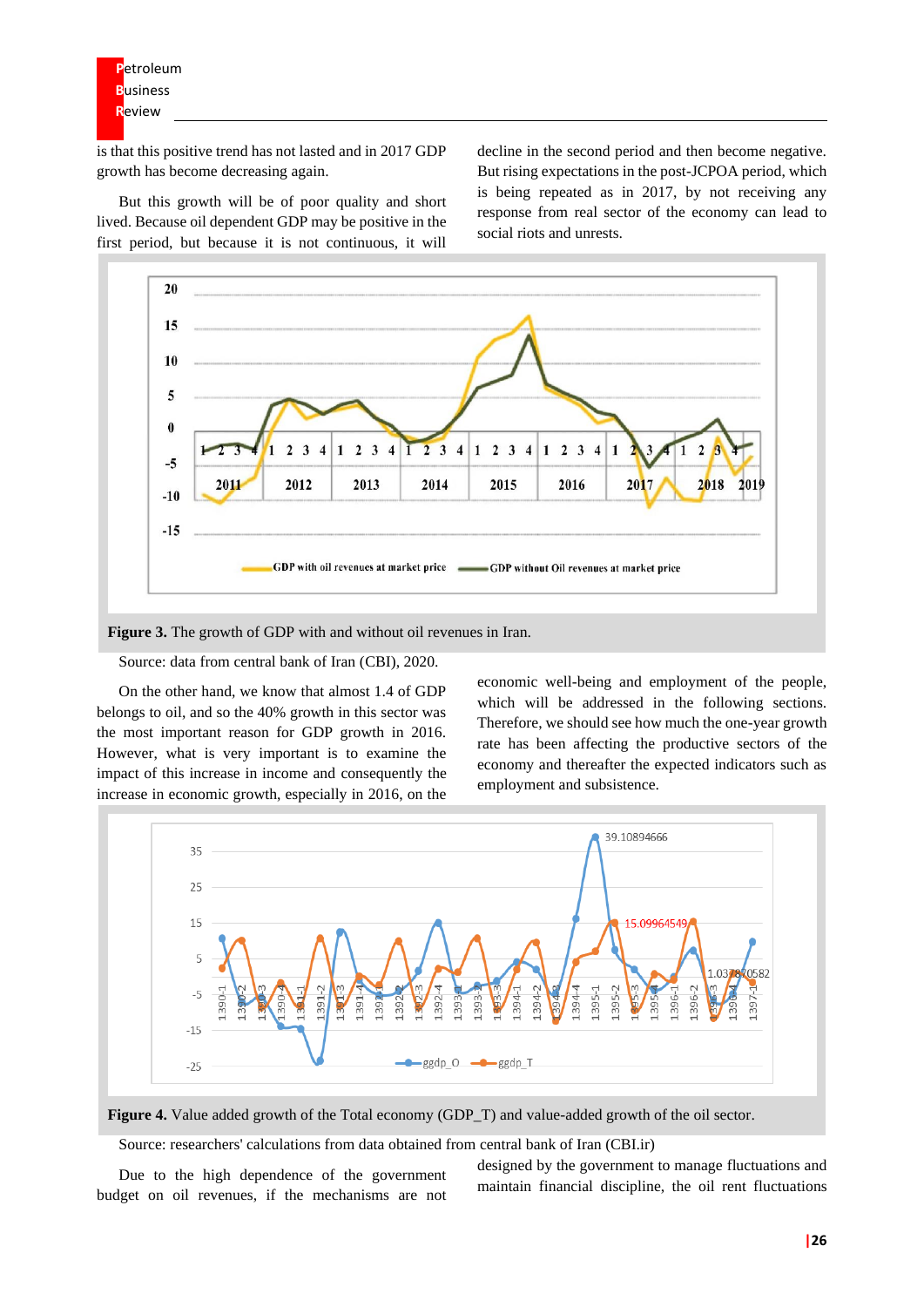

severely affect the government budget. Since rentier states expenditures are largely determined by oil revenues, the volatility of petroleum revenues leads to instability in government spending. Furthermore, the rentier state budget is a major contributor to the aggregate demand of the economy, the instability of the state budget and its expenditure leads to the instability of the aggregate demand of the economy and consequently to production and economic growth. It should be noted, however, that the reaction of production and economic growth to oil rent volatilities is asymmetric, meaning that the decline in oil revenue has severer effects on output and economic growth than its increase. In fact, the reaction of the Iranian economy to oil rent volatilities resembles a drug addict. Drug use only keeps a person on their feet, and not taking the drug kills the addict. Similarly, when oil revenues are high, the economy is functioning, but as soon as oil revenues fall significantly, the economy faces a negative shock and economic growth rates decline sharply (Zamzadeh, 2012).

# **3.2. Investigating the Growth of Industry Sector and GDP**

As it is shown in chart 5, over the past decade the value added of this sector has been about 50 hundred

billion Tooman. And during the sanctions and lifting of sanctions, there has been a change of about 3 hundred billion Tooman. In other words, considering the implementation of the JCPOA in 2015, the value added of the industrial sector accounts for just about one percent of the changes in GDP. However, the positive expectations created in the society about the effects of JCPOA, were far greater. Therefore, this increase in value added of the industry sector was far from positive expectations. Therefore, it can be concluded that the highest economic growth in the post JCPOA period was due to the increase in oil revenues, which did not have a significant impact on the growth of the industrial sector.



**Figure 5.** Value added of the industrial sector during the period of 2006-2017 (at constant prices of 2004- billion rails) data source: central bank.

Source: central bank of Iran, data and statistics department, Iran national accounts department, 139

# **3.3 Investigating the Growth of Agricultural Sector and GDP**

the value-added growth rate of the agricultural sector increased from 2011 to 2014, but decreased in 2015. Growth in this sector experienced a slight increase (about 0.1%) in 2017 and decreased by 2.3% to 1% in 2018 and declined in 2019. As the figure shows, although this sector does not have a significant impact on the value added of the overall economy of the country (about 6.2% in 2017), a separate survey of the agricultural sector shows that since the beginning of 2014 the country has been selling more oil, growth in this sector also declined,

indicating that the policy makers were more interested in oil revenues than the income of the agricultural sector. This means that the sanctions have inevitably led to a greater focus on the agricultural sector, which has been diminished by signing the JCPOA and hoping for oil revenues.

# **3.4. Investigating Growth Trend and GDP (service Sector value added trend)**

Investigation on the services sector is of great importance due to the high share of this part of the country's GDP, so that in the year 2017 the share of services in GDP was 45%.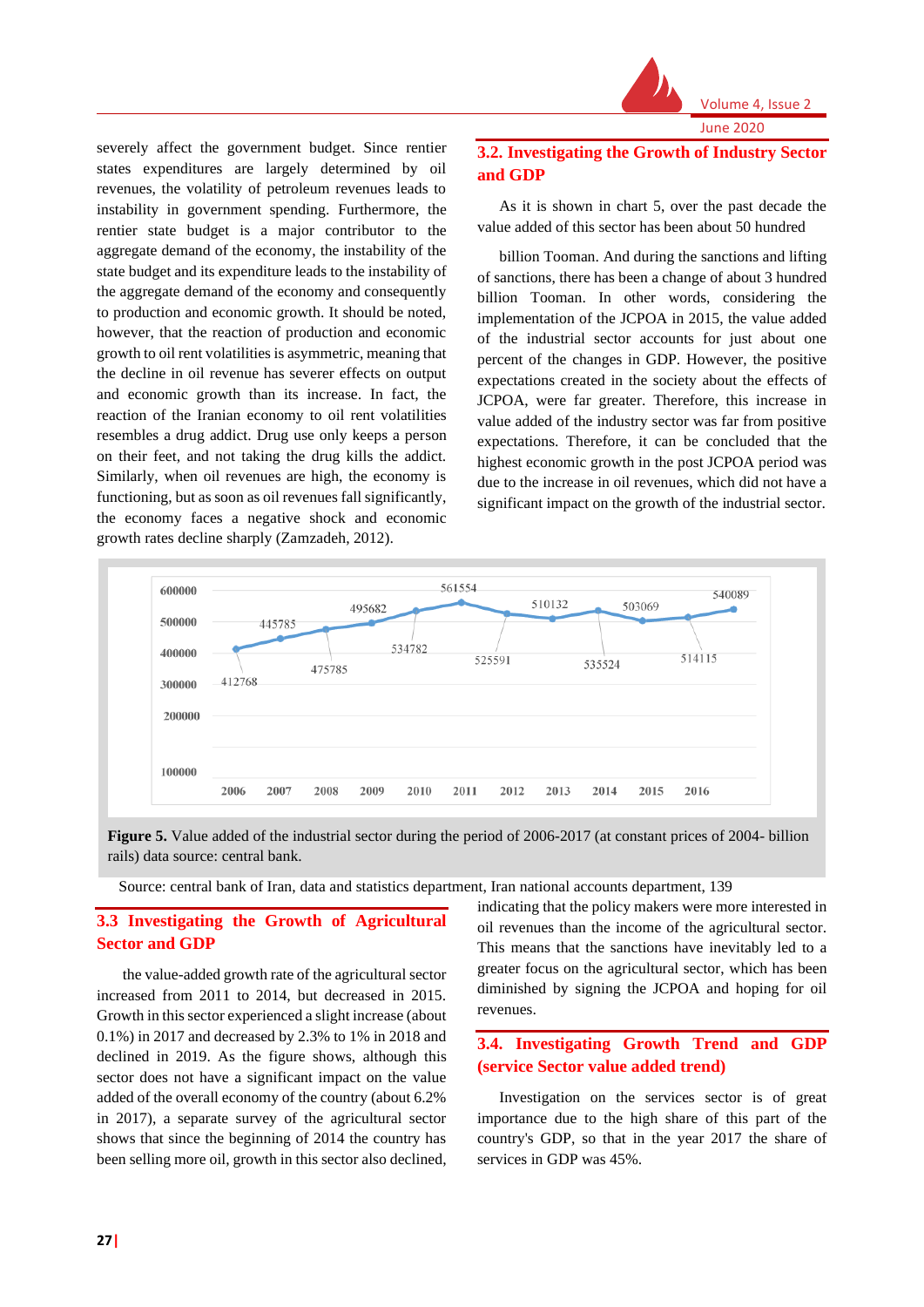

(Source: researchers' calculations from Iranian statistical center data)

As shown in chart 6, the growth of the service sector during the sanctions period has been declining, with growth from 5% in 2011 to 0.7% in 2014. Since the beginning of 2015, until Trump's violation of the JCPOA, for three consecutive years, the service sector experienced good growth, reaching 6.8% in 2016. But threats from 'Group B' led to a slowdown in service growth, reaching to 0 in 2018. It is important to note that although the signing of the agreements has led to a positive growth in the services sector and an increase in GDP over the period under review, its role is very low compared to other sectors including oil sector growth (130%).

Another reason for the growth of the service sector at the time of the signing of the nuclear deal between 2015 and 2016 can be attributed to trade and brokerage activities. Among the activities that have led to the growth of the service sector in recent years have been the growth of imports and the expansion of banking activities, especially of credit institutions, which have only increased the value added of the services sector without creating employment. It is necessary to explain that the attraction of most financial resources from

people in the form of bank deposits in 2016, and finally the bankruptcy of such credit institutions at the end of 2016 and the beginning of 2017, caused some public discontent in the society.

# **3.5. Investigation of the Process of Fixed Capital Formation**

One of the most important variables affecting economic growth is investment growth. Without investment, production and employment would not happen. Therefore, we examine the statistics in this section to examine the impact of JCPOA on economic growth from the investment channel. As shown in Figure 6, although the trend of fixed capital formation has been increasing throughout 2011 and has reached its highest level during the period under review, it has seen a downward trend since this year. In other words, what the statistics show is that the implementation of the JCPOA did not have a significant positive impact on the formation of domestic fixed capital and the trend of this variable during the intensifying of nuclear sanctions (2011-2015) and after the nuclear agreement (2016- 2017) was not different.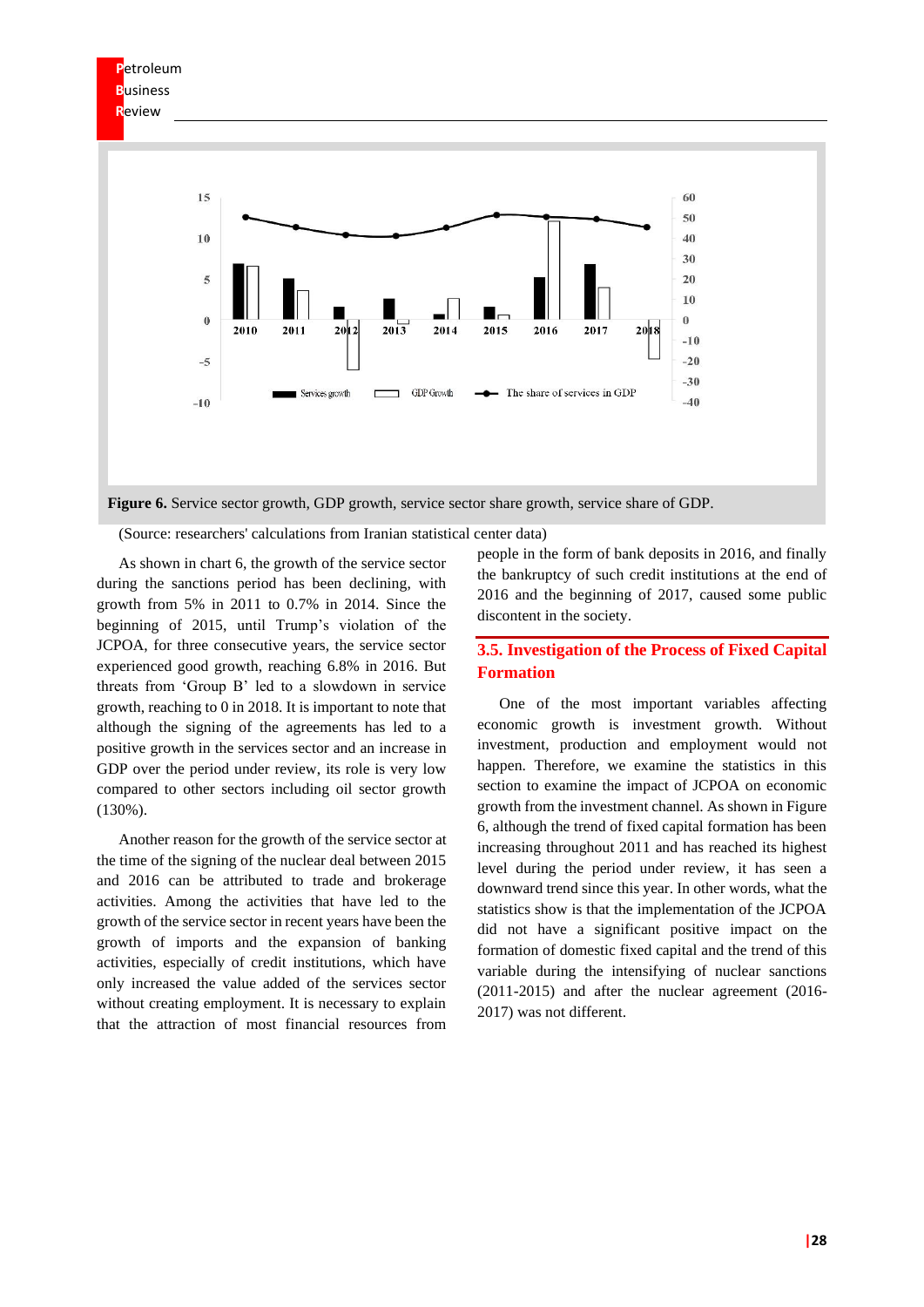

Figure 7. Fixed capital formation trend during 2004-2017 source: central bank. (constant price in 2011- billion rials).

(Source: Iranian statistical center data)

# **3.6. Investigating the Foreign Investment Trend and its Impact on Economic Growth in the Pre and Post JCPOA Periods**

As shown in chart 8, the FDI variable experienced only one year of positive trend after the JCPOA, and it declined in 2017, at the same time as the US presidential election and the creation of an uncertainty atmosphere for foreign investors about the JCPOA. The sanctions have therefore had a delayed impact on the foreign investment. But it is important to note that the share of foreign investment in GDP in 2016 is about 0.45%. Thus, as the figure shows, over the past decade, an average of about \$ 3 billion of foreign direct investment has been made in our country, indicating a minimal impact of this variable on the economy. In this context, it appears that during the period of JCPOA negotiations and the increase in positive expectations about foreign capital inflows, expecting a significant increase in foreign investment so that it could have a significant impact on economic growth - given the statistics and experience of absorption. Foreign investment - even in the pre-nuclear sanction's era - has not been feasible.

**Figure 8.** Foreign Direct Investment Trend over the period 2009-2017 (million dollars).

Source: Iran central bank

#### **4. JCPOA and Expectation Gap**

As mentioned in theoretical framework, the notion of expectations gap is among the key concepts in the relative deprivation theory, rooted in principle in the Marxist theory (Bischof, 2015, 17). This kind of deprivation means the gap between the value expectations and (what people think they should gain from the political system with respect to status, wealth, freedom and justice) and the observable value capabilities (what the people can earn from the political system in practice) (Gurr,1998: 27). Davies who is among the pioneers and founders of this theory believes

that societies compare their conditions in a given time with a specific time in the past and despair if they conclude that they used to be less deprived (Davies,1962:6). The relative deprivation can be explained in different patterns of descending, ascending and ambitious according to the two previously mentioned needs (Gurr, 1998: 46).Considering the above charts and measuring the role of JCPOA on the economic indicators as well as foreign investment, in this part, the influence of these factors on real sector of the economy that can be felt by the society and raises the citizens' optimism or pessimism is studied.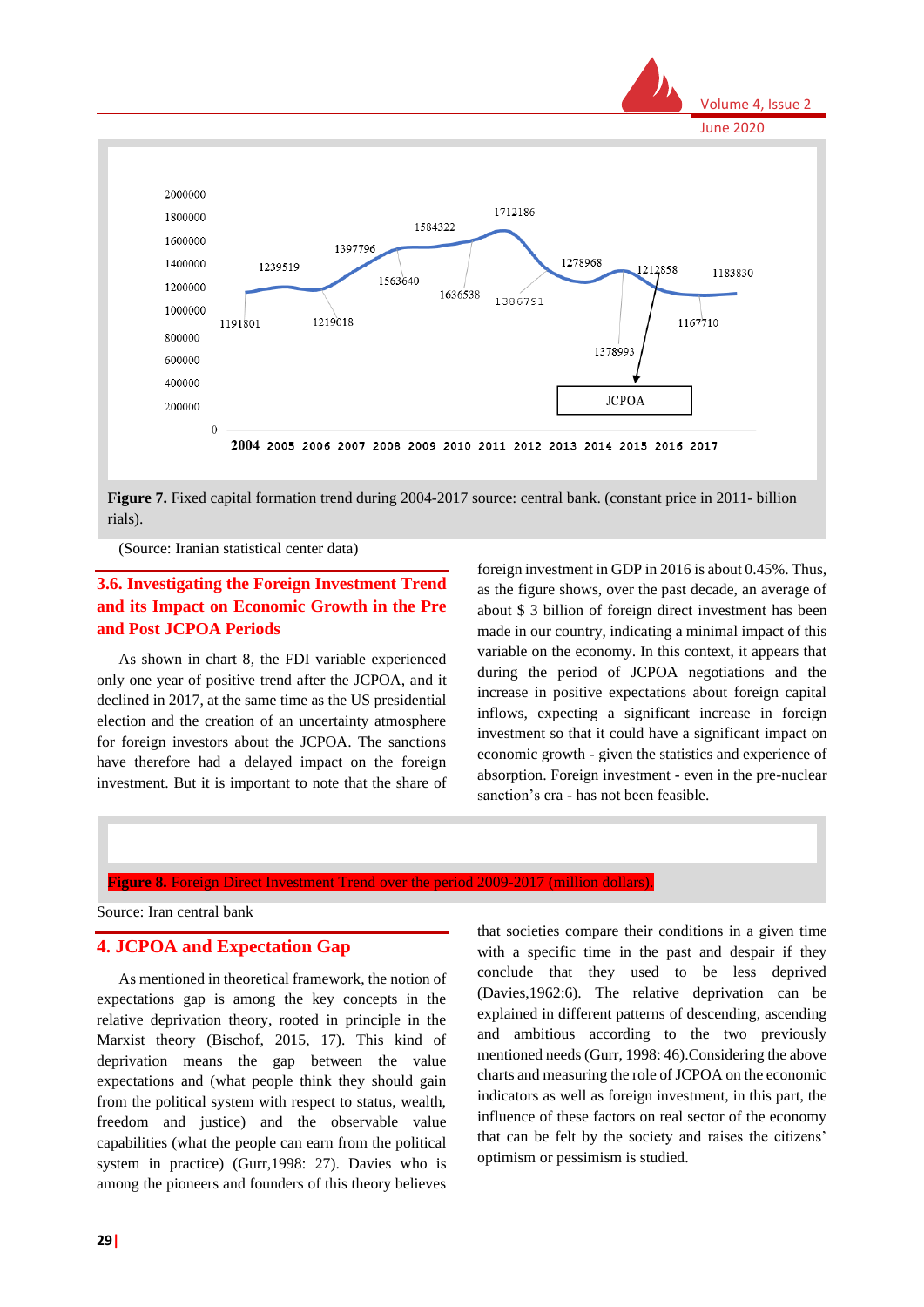# **4.1. Employment Trend in the Pre and Post JCPOA Period**

Official data from the Iranian Statistics Center show the unemployment rate was less than 11 percent from mid-2013 to the early months of 2015 when the JCPOA was signed. In other words, the country was forced to exploit its domestic capacity because of sanctions and reduced imports of final products. After the JCPOA, the unemployment rate rose again to above 12% after the currency restrictions were lifted. In other words, foreign exchange earnings and an 80 percent increase in oil sales did not increase or decrease employment rates which contradicts the rising expectations of the people from

JCPOA. The increase in people's expectations from JCPOA in the area of employment can be illustrated by the economic participation rate, which rose from 37.2% in 2014 to 40.5% at the end of 2017. In other words, people with the ability to work increased more than 3 percent. Furthermore, international index of Iranian economic welfare during the years 2012 to 2017 which shown in chart 9, indicates that it has not been changed that much. In other words, JCPOA has not made a significant change in the components of economic prosperity, and Iran's rank has declined from 107 to 93, in the same period. That is, while the expectations of the people have risen sharply, in practice the level of economic welfare has not changed significantly.

**Figure 9.** Investigation on economic welfare legatum welfare index score (www.prosperity.com).

According to Gini coefficient index, income inequality and class division has increased over the years 2013 to 2016. It means that implementation of the JCPOA has failed to improve people's welfare and reduce the income gap. However, even the total cost share of food and housing groups in the household consumption basket has increased with the implementation of JCPOA (2015) compared to the preceding year. In this regard, it can be inferred nuclear deal has failed to control the overall increase in the share of food and housing costs (as vital needs) in the country. In other words, economic growth has not infiltrated people's daily lives.



As noted in the previous section, with the enforcement of nuclear deal, the imposed nuclear sanctions impact on the economy reduced significantly, and significant liquidity flowed to the economy. However, surveys conducted nearly one year after the implementation of JCPOA, demonstrate that the people

have been disillusioned about the JCPOA and speed of the promised changes (www.irantracker.org). A survey conducted by the Maryland Institute for Security and International Research demonstrates that people's beliefs to the benefits of JCPOA has fallen. According to this survey conducted periodically, the first immediately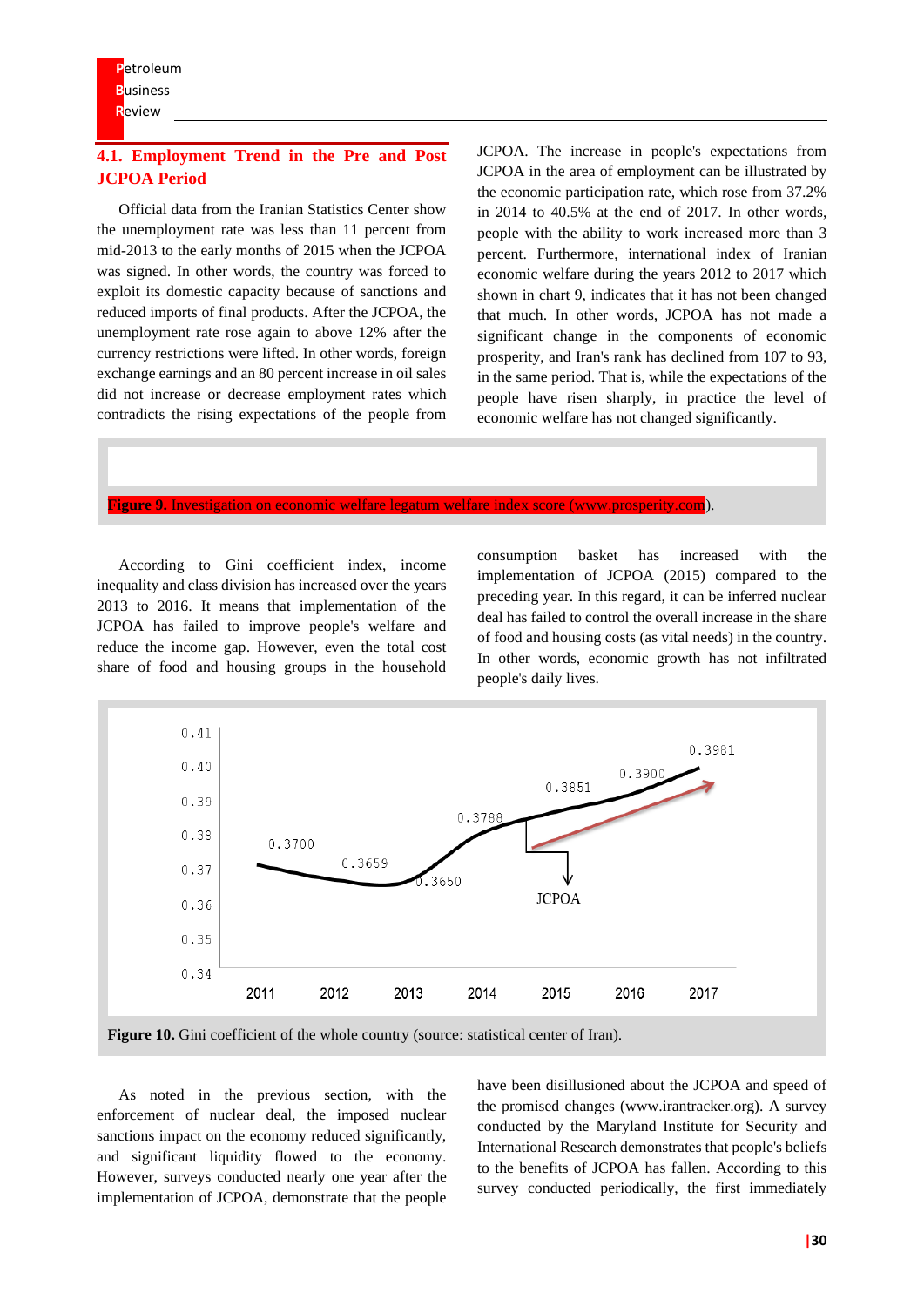

after the JCPOA and the next, one year after it, demonstrates support to JCPOA has fallen from 76 percent to 62 percent. Whereas the first hand supporters

of the deal (strongly approved), however, have dropped from 43 percent to 22 percent.



(Data source: The center for international and security studies at maryland, 2019)

Some scholars believed that economic misfortunes played a key role in increasing frustration about the JCPOA, as people still had not known to what extent the remaining US sanctions could impede Iran's access to their blocked assets and other supposed openings. Indeed, considering the growing public demand from government about what JCPOA supposed to bring to

peoples, there has been an inevitable degree of about the JCPOA gains. When people asked "how good or bad is our country's general economic situation", Majorities have described the economy negatively since May 2015 and specially June 2016, when it became evident that any benefits to the economy resulting from the JCPOA would not come quickly.



(Data source: The center for international and security studies at maryland,2019)

The first surveys after Iran's nuclear deal showed that 63 percent of Iranians expected a tangible economic recovery in the first year. But just a year later, 74 percent

of Iranians believed that there was no improvement in their livelihoods and leaving the economy out of recession.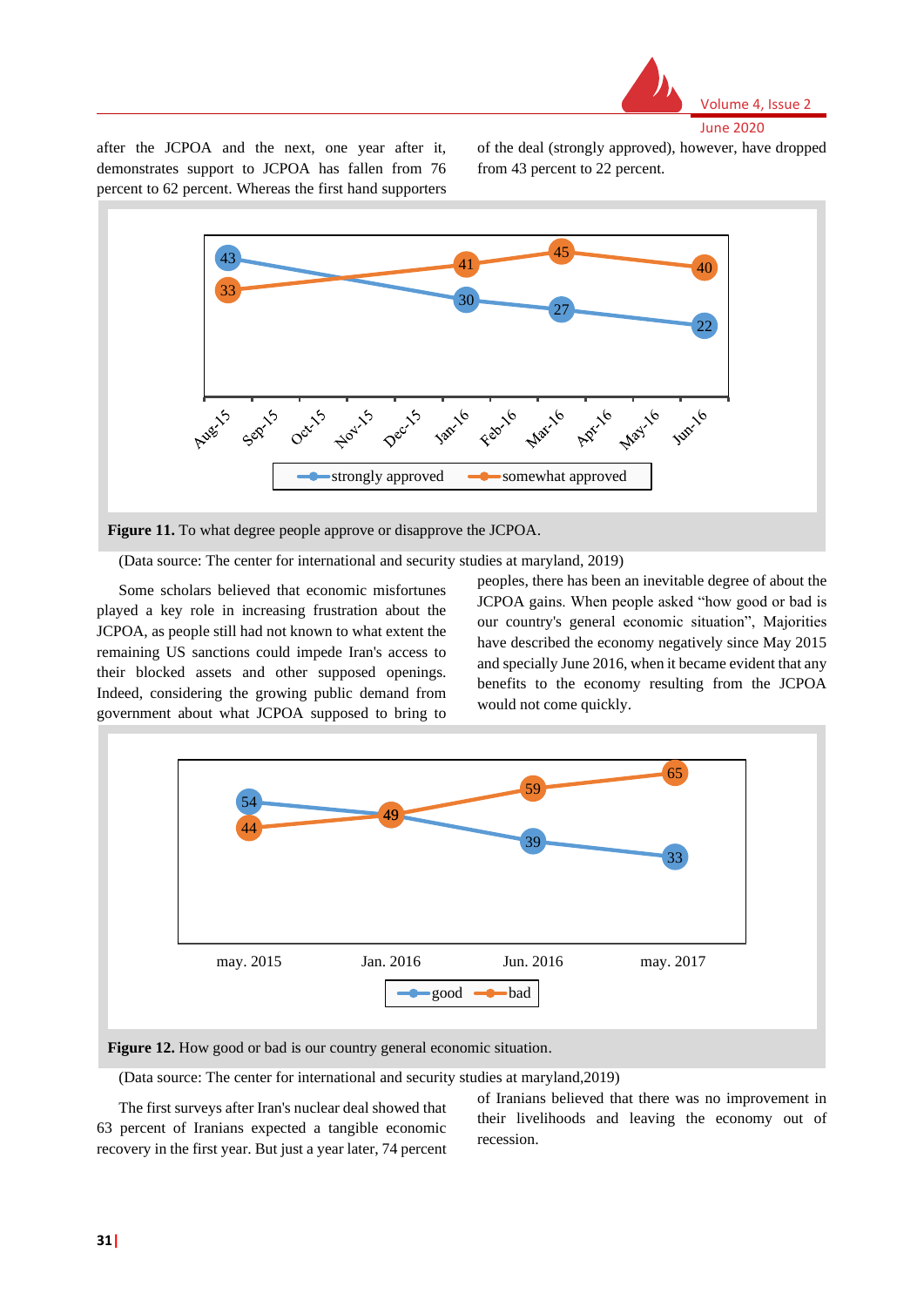

**Figure 13:** Do you think economic conditions in Iran, as a whole, are getting better or getting worse?

data source: The Center for International and Security Studies at Maryland,2019)

Furthermore, In September 2015, 45% expressed confidence that the United States would live up to its obligations under the agreement. Less than a year later (June 2016), only 26% believed so. (Gallagher, October 2019)

However, such a quick gap has a variety of reasons, perhaps a significant among them is the authority's exaggerations in response to the repeated criticism of the oppositions. While some critics have denounced any achievements of the JCPOA in various interpretations, the government officials have described the JCPOA as one of the greatest honors in the history of the country, insisting that all problems of the country can be resolved with a nuclear agreement. It is clear that such a picture of the agreement greatly increases the volume of expectations in an environment where economic indicators are triggered by sanctions and the inefficiency of negative economic policies and severe pressure on the public. This volume of fake expectations, when it is not compatible with the augmented reality, greatly widens the gap between the practical and value expectations, and thus has a significant impact on social capital indicators such as hope, satisfaction, and trust.

#### **5. Conclusions**

The volume and number of protests and syndicate rallies since early 2016, which finally turned in January 2016 into widespread instabilities and unprecedented strikes, increased as the country faces a decline of at least 50% in sales volume and a 70% decrease in sales prices,

meaning a decrease of about 80% in oil revenues. However, with the signing of the nuclear deal in July 2015 and a few months after it came into force, oil revenues rose sharply as part of the released dollars lifted Iran's nominal GDP growth and led to a considerable economic growth. That's why president rouhani 5 years after2015 repeatedly underlines:

"After the nuclear deal in 2016, our economic growth was an unprecedented economic growth even globally. We had 12.5% growth in 2016.Such growth in these years in the history of our country and even in the world was unprecedented. Our oil exports once increased from 900 thousand barrels to 2700 thousand barrels per day." (President Rouhani, may 6, 2020)

This true claim was documented in the figures cited in the preceding sections. The findings confirm that among the determinant indicators of calculating the GDP by value added method, including oil, industry, services, and agriculture, as well as the rate of capital formation, or investment in the calculation of total cost, this is simply the oil sector and the oil revenues that increased from the JCPOA and led to an economic growth rate of about 12 percent. In other words, because the added revenue was injected into the economy from the nonproductive channel, it could not be entered into the productive and employment-based economic sectors, and vice versa.

However, in order to reduce the Interpretability and to examine the hypothesis more precisely, expected tangible economic indicators such as employment and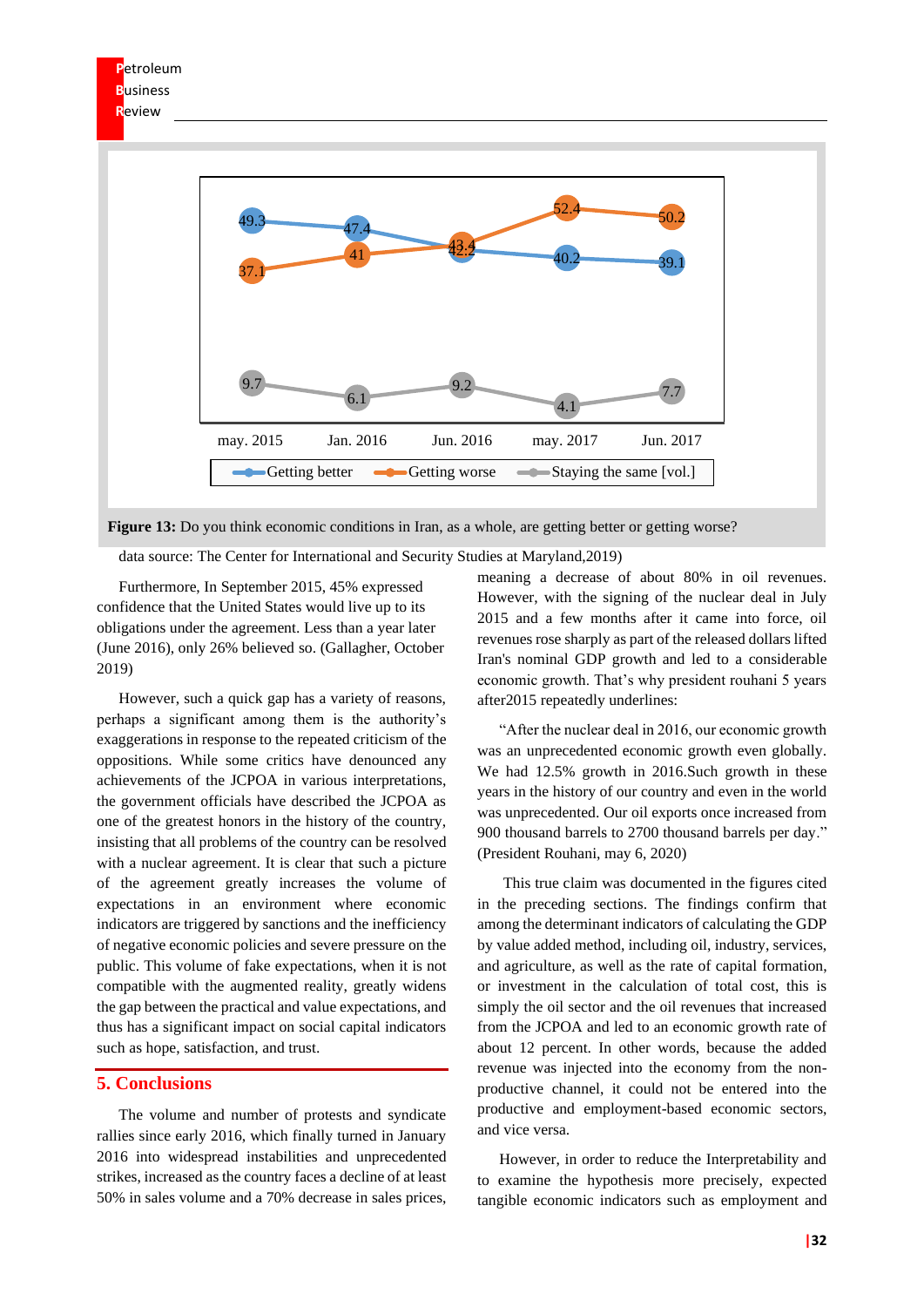

livelihoods were paid attention. Also, in order to validate the above findings and the relationship between JCPOA, economic growth fluctuation and its impact on expectation, the gap was analyzed before and after the JCPOA based on the survey data.

In a situation where rising incomes, and consequently economic growth, especially in 2016, , have little impact on people's economic well-being and job creation because of its unproductivity and poor quality, and at the same time as Donald Trump's victory and his constant threats to violate the JCPOA, There is a strong psychological atmosphere for the economy and its future in public opinion as well as in domestic and foreign investors, creates a second sharp volatility less than a year after the JCPOA; people's expectations and promises from JCPOA were Disappointed.

The nuclear deal known as the JCPOA, seems to have created a reassuring and haunting picture of progress in the government that as long as we adhere to the JCPOA we will enjoy its gains and since the government does not think for any other scenarios, and did not expect the change in the JCPOA, did not adjust itself to the conditions different from what had pictured in the beginning. The false hope created and the Trump's actions against the JCPOA resulted in the failure to manage all the factors mentioned, such as budget, interest rate, exchange rate and so on.

The findings reflect the key fact that adhering to an international commitment in a situation where the country's major foreign policy orientation is based on incompatibility with an unjust order and with a revolutionary approach, not only cannot serve the country's national interests such as well- being and security, but can also create domestic turmoil through interdependence and restrictions, as well as the formation of macroeconomic outward-looking approach. This condition not only doesn't lead to welfare, but also leads to internal insecurity and an increased risk of political instability. The JCPOA is a remarkable example and a valuable experience that demonstrates the dependence on outsiders and the acceptance of international regimes for a country with revolutionary foundations can be hopeful - albeit in the short run -, but with the breach of the treaty, can causes volatility in economic growth rates and public expectations, followed by public despair. The ramifications of this can be an increase in the political system's fractures and social divisions. Social capital is among the reference objectives of security for a democratic country and should be taken care of.

#### **References**

- Azimi Dolatabadi, Amir (2008{1387})," Political Elite Conflict and Political Stability in the Islamic Republic of Iran" {Monazeate Nokhbegane Siasi & Sabate Siasi dar Iran}, Tehran: Islamic Revolution Documents Center {Markaze Asnade Enghelabe Slami}.
- Banks, Arthur S., Wilson, Kenneth A. 2013. Cross-National Time-Series Data Archive. Databanks International. Jerusalem, Israel; see http://www.databanksinternational.com
- Bischof, Daniel (2015)." Why Arabs Rebel –Relative Deprivation Revisited" Retrieved from: https://danbischof.files.wordpress.com/2015/08/
- Branson, William H. (1999). Macroeconomic Theory and Policies, Translated by Shakeri Abbas, Tehran: Ney Publications, Fourth Edition.
- Bucher, Chris (13 October 2017). "LIVE STREAM: President Trump Announces Iran Nuclear Deal Strategy". Retrieved from: https://heavy.com/news/2017/10/trump-iran-livestream-strategy-nuclear-deal/. 6 January 2018.
- Callen, T. (2008). "What is Gross Domestic Product? Finance & Development", Retrieved from: https://www.imf.org/external/pubs/ft/fandd/2008/ 12/basics.htm
- Central Bank of the Islamic Republic of Iran. https://www.cbi.ir/simplelist/2054.aspx
- Congressional Research Service (July23,2020) "Iran Sanctions" https://crsreports.congress.gov RS20871
- Cross-National Time-Series (CNTS) Data Archive (2016). https://www.cntsdata.com/
- Cross-National Time-Series (CNTS) Data Archive (2016). https://www.cntsdata.com/
- Davies, James C. 1962. "Toward a Theory of Revolution." American Sociological Review 27(1):5–19.
- De Gregorio, J. (1992). Economic growth in Latin America. Journal of Development Economics, 39(1), pp59-84.
- Dredger & Rahman (2016)." The Impact of Oil Revenues on the Iranian Economy and the Gulf States. "Available from: https://www.researchgate.net/publication/272305 699